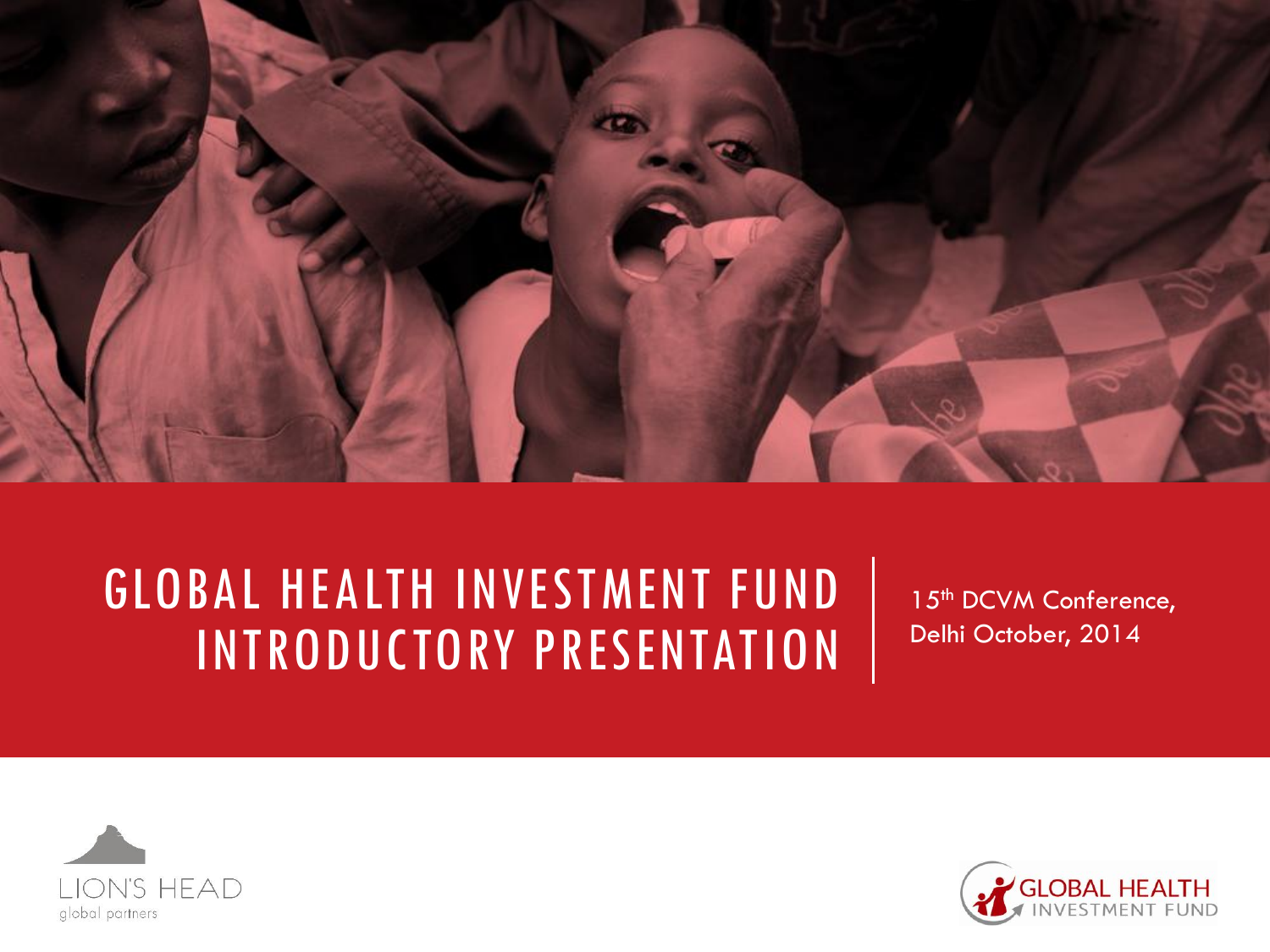### GHIF: A NEW STREAM OF CAPITAL TO ACCELERATE THE DECLINE IN CHILD MORTALITY

- GHIF is a \$108mm investment Fund which held its final close in December 2013
- $\Box$  The objective of the Fund is to provide capital to late stage projects or company's developing late stage projects, to support final clinical trials and early stage commercialisation
- We target drugs, vaccines, diagnostics and devices in infectious global health diseases which disproportionately impact populations living in the poorest countries in the World
- Our investments primarily take the form of mezzanine finance, but can include preferred equity

LION'S HEAD

global partners





**Causes of Death in Children Under 5 Years, 2013**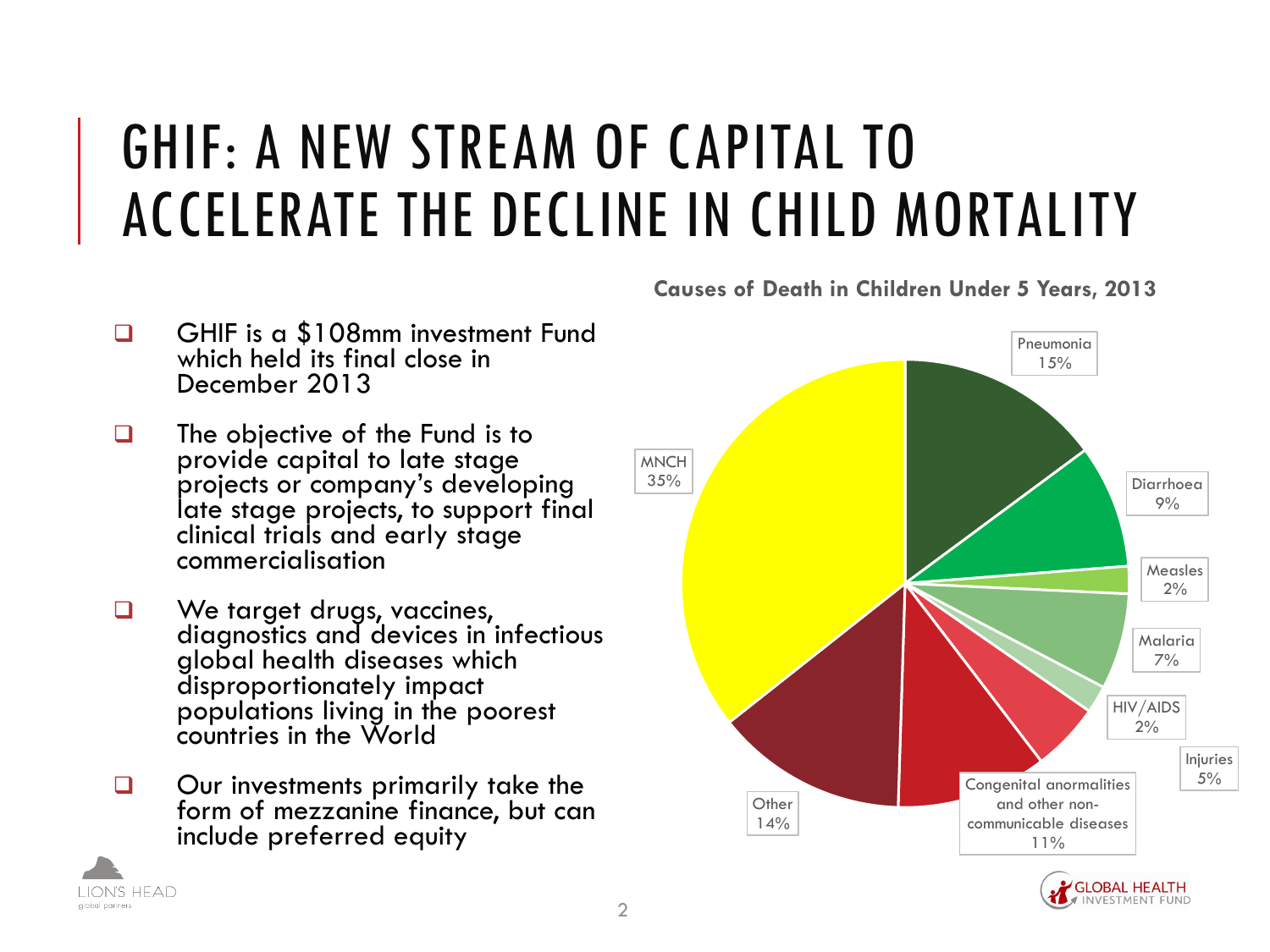### THE GLOBAL HEALTH INVESTMENT FUND STRUCTURAL OVERVIEW

#### The fund was sponsored by the **Bill & Melinda Gates Foundation, uniquely endowed by KfW with a cornerstone investment from IFC**

Government's of Sweden and Canada also partnered **via GCC and SIDA**

Key stakeholders have crowded in Industry and Private Investors in a unique partnership



1 The Fund is owned by a new 501(c)(4) charitable organization. – The Global Health Investment Corporation – The Managing Member of the Fund



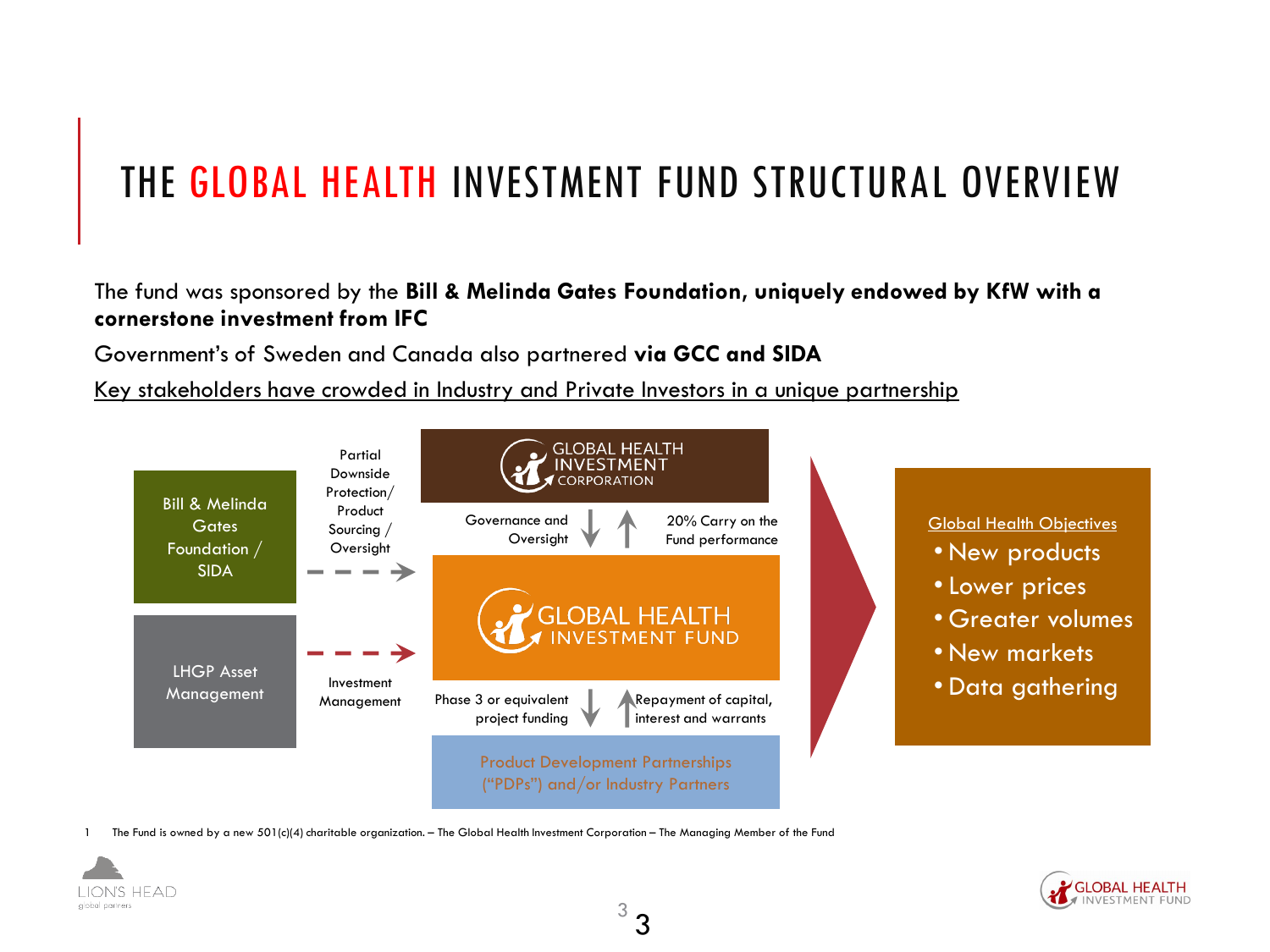### GHIF HONORED AT 2014 FT/IFC TRANSFORMATIONAL BUSINESS AWARDS

We are delighted that the GHIF won the 2014 Achievement in Transformational Finance award from the IFC/Financial Times at the end of June. This is among the highest awards given to new development financing models.



In announcing the award, the judges remarked: *"It would be criminal not to give this award to this pioneering project."*



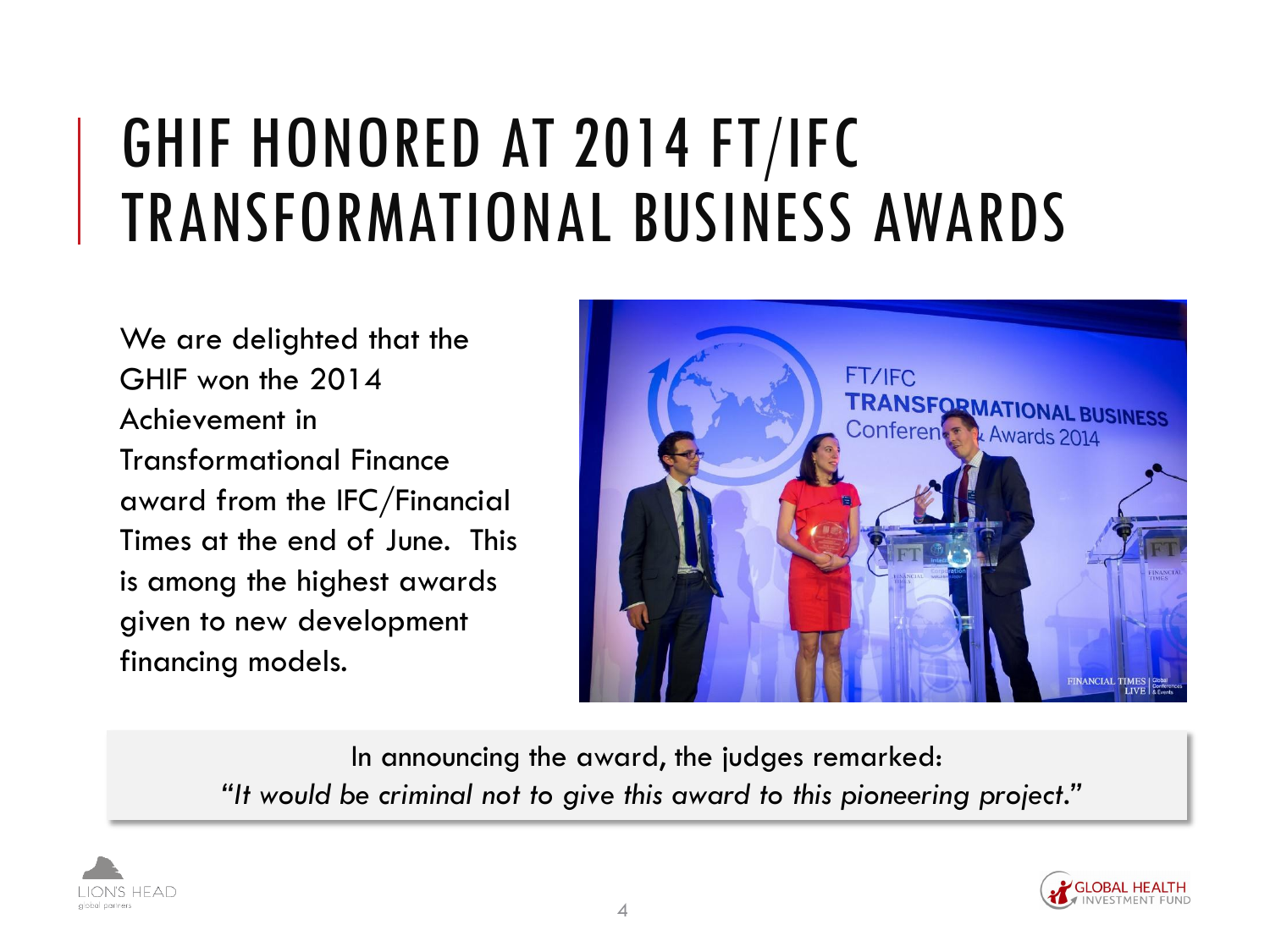

### OVERVIEW OF GHIF INVESTMENT MANAGEMENT TEAM

London & New York



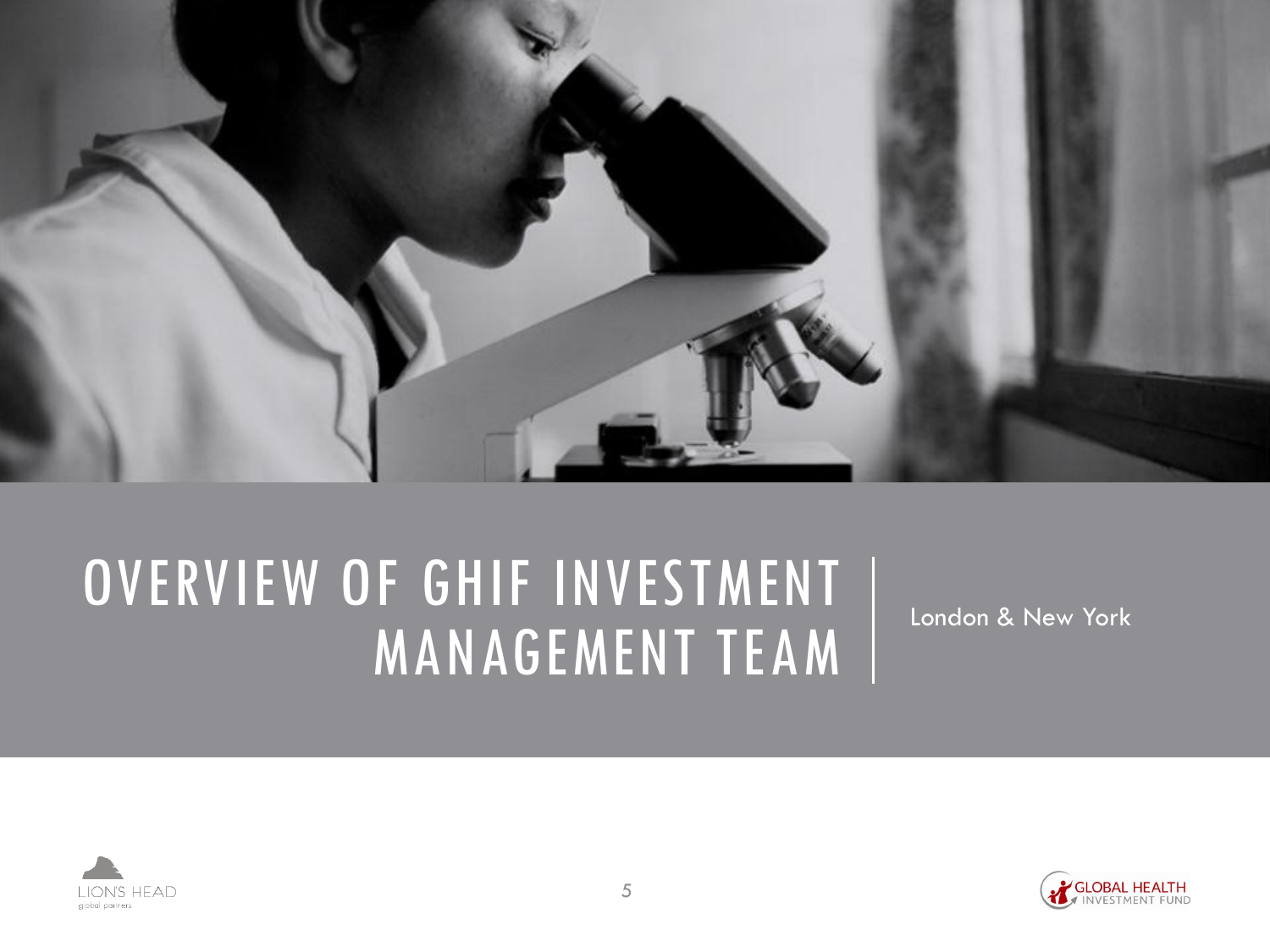# ORGANIZATIONAL CHART





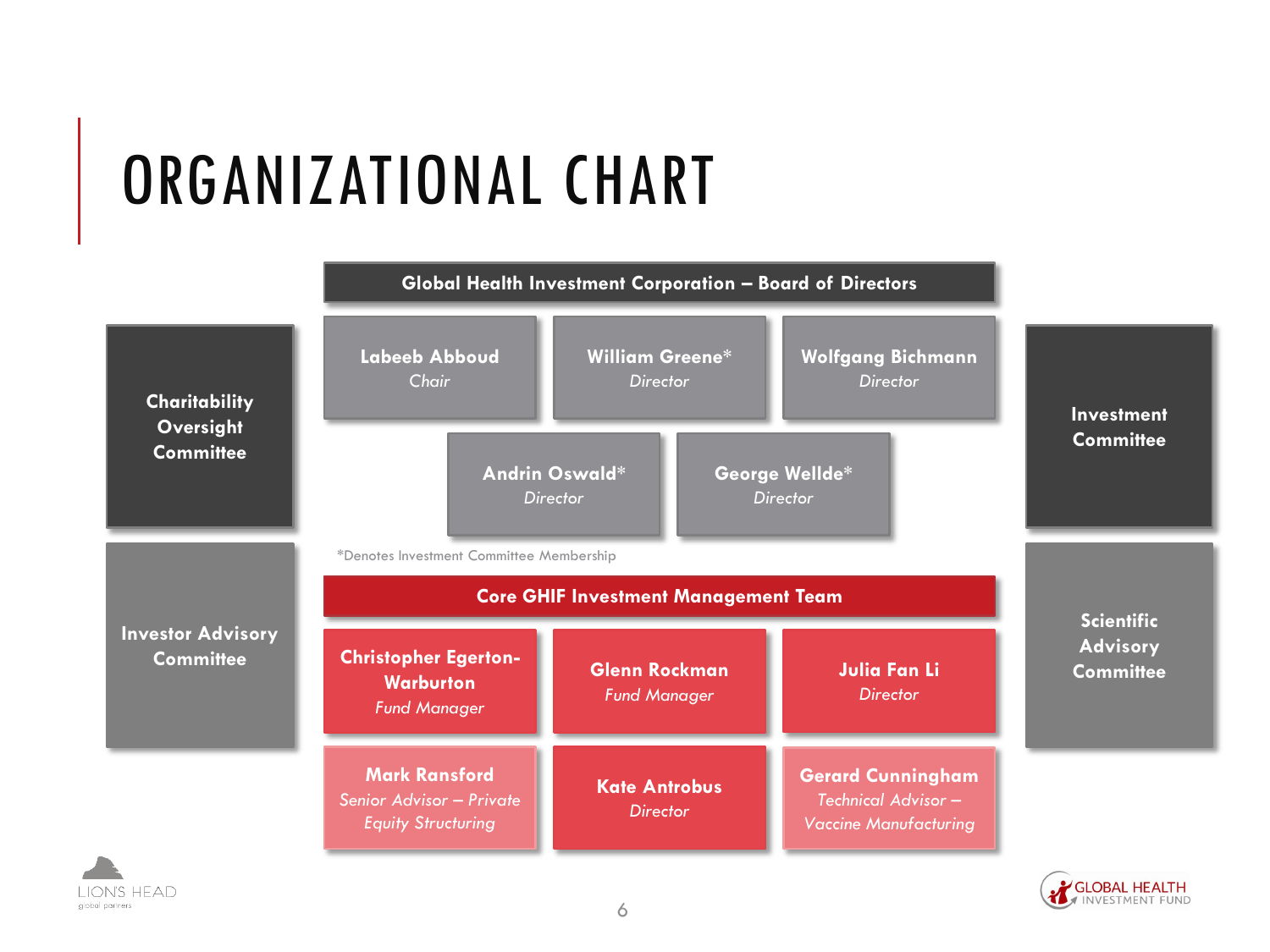

### GHIF INVESTORS | Active, engaged and



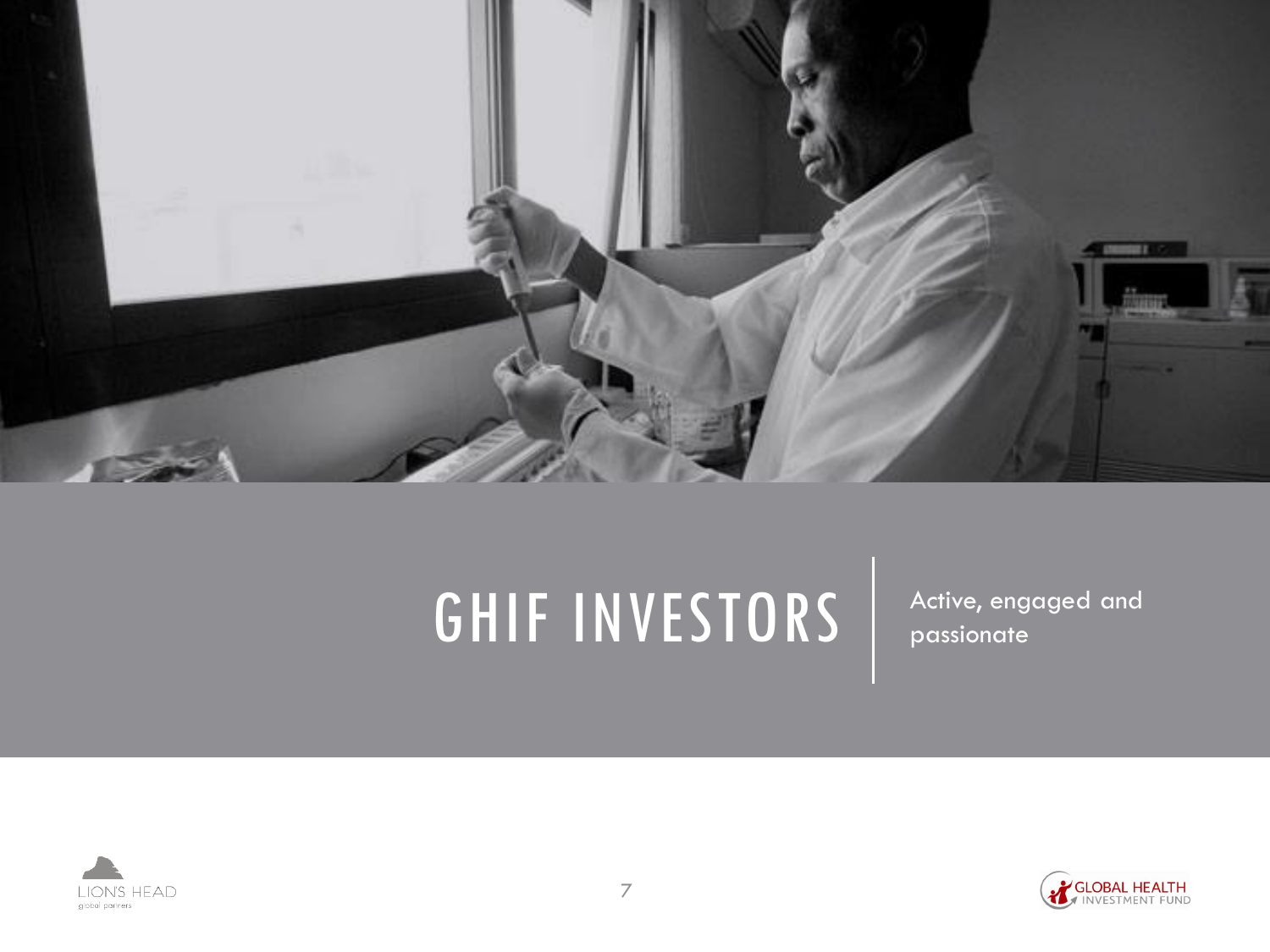## GHIF INVESTORS

- $\Box$  GHIF benefits from a diverse investor base brought together in a single fund for the first time
- $\Box$  Investors were attracted by the Fund mission, commitment to generating a financial return and the partial capital guarantee
- $\Box$  The largest investors are all represented in the Investor Advisory **Committee**
- **The Heads of Research & Development** from BMGF, GSK, Merck and Pfizer, and an independent member from Imperial College London are represented on the Scientific Advisory **Committee**
- **The Charitability Oversight Committee** is made up of representatives from BMGF, Grand Challenges Canada, KfW, and SIDA

LION'S HEAD

global partners

#### **GHIF Investor Distribution**



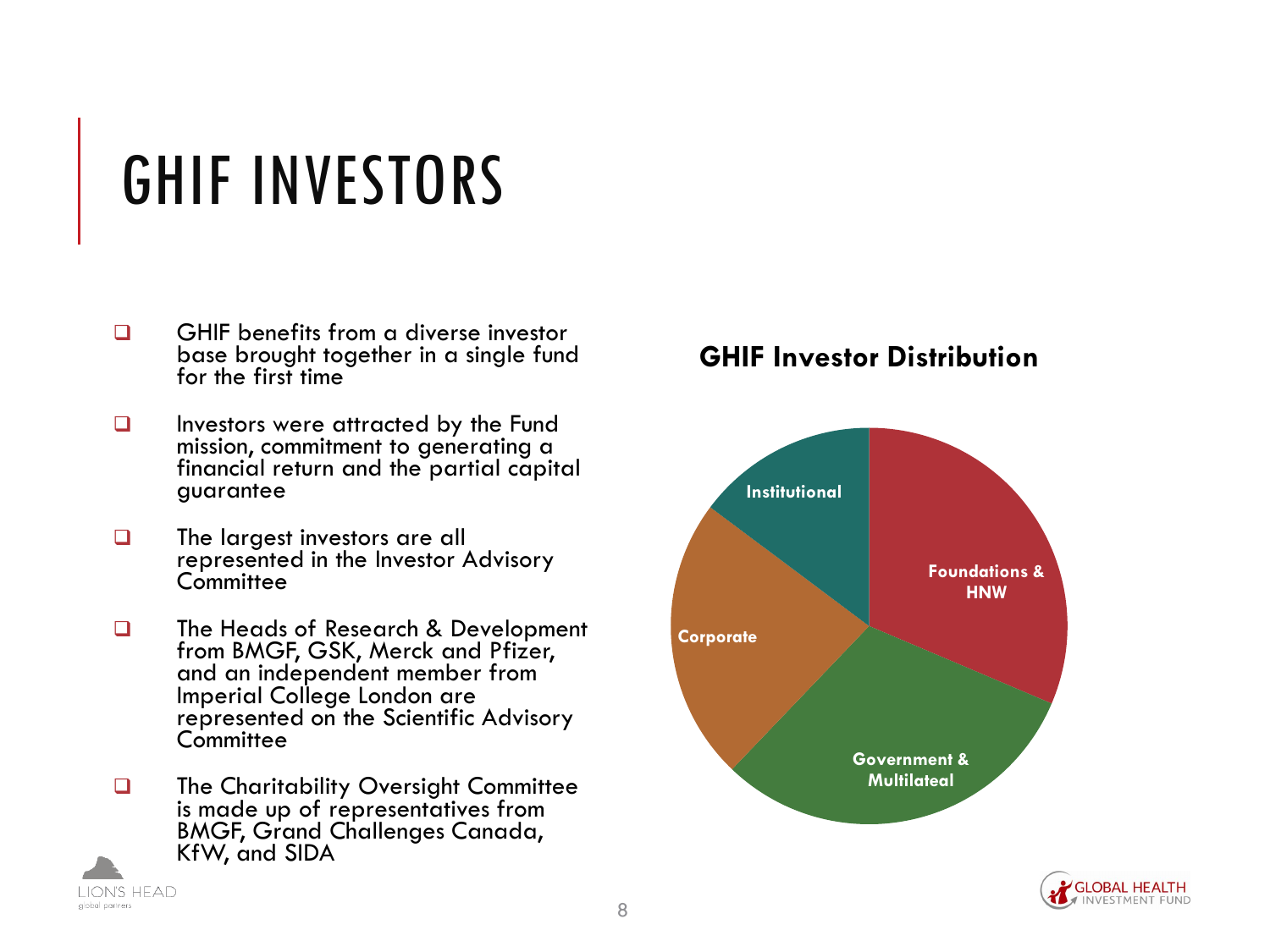### GHIF PARTIAL GUARANTEE

global partners

- **GHIF** benefits from a partial guarantee from the Bill & Melinda Gates Foundation and SIDA
- $\Box$  This enables us to target transactions with a lower risk adjusted IRR than you would traditionally find from a traditional private equity fund



GLOBAL HEALTH INVESTMENT FUND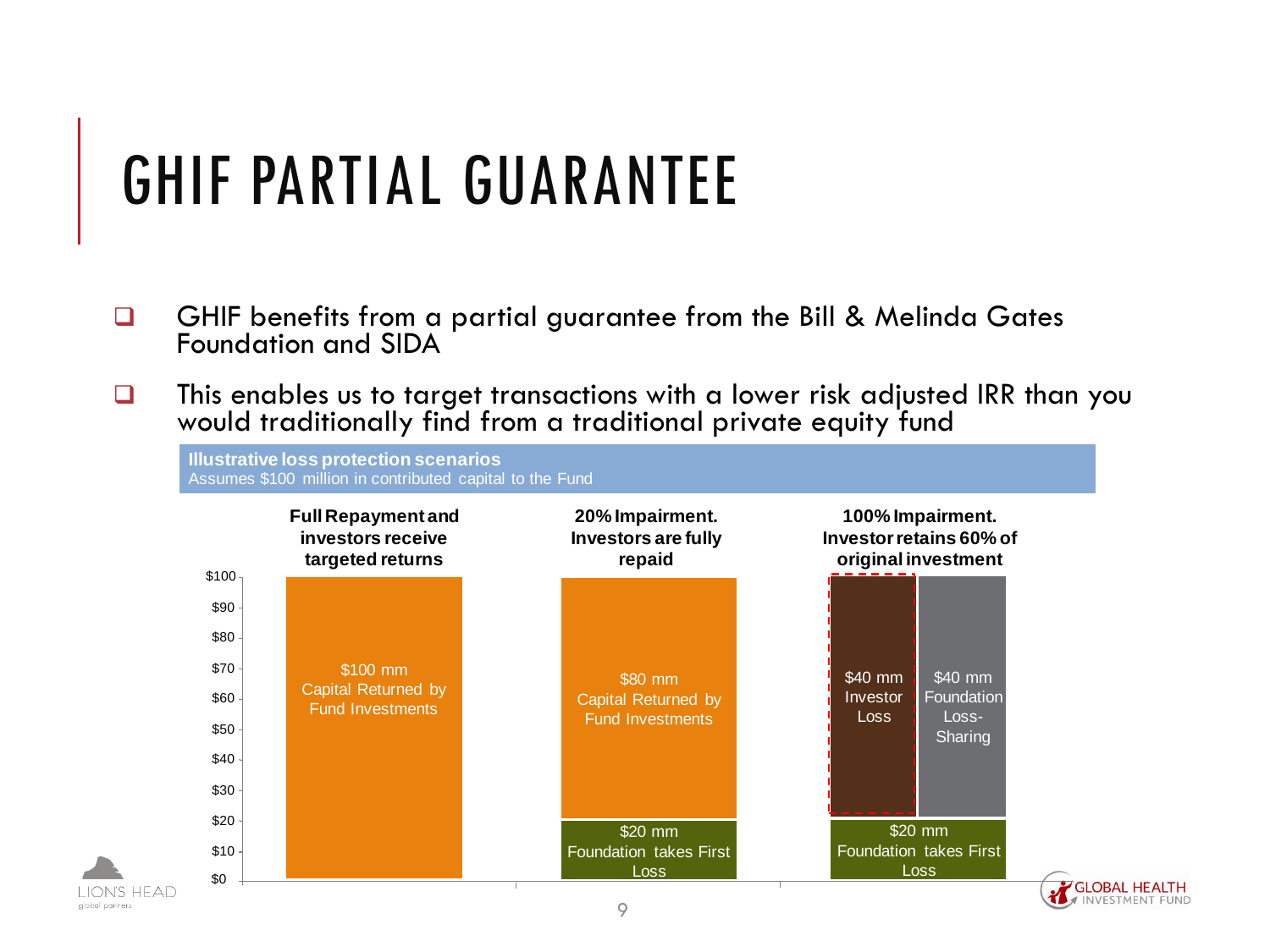

# GHIF PIPELINE | Overview & Epistem



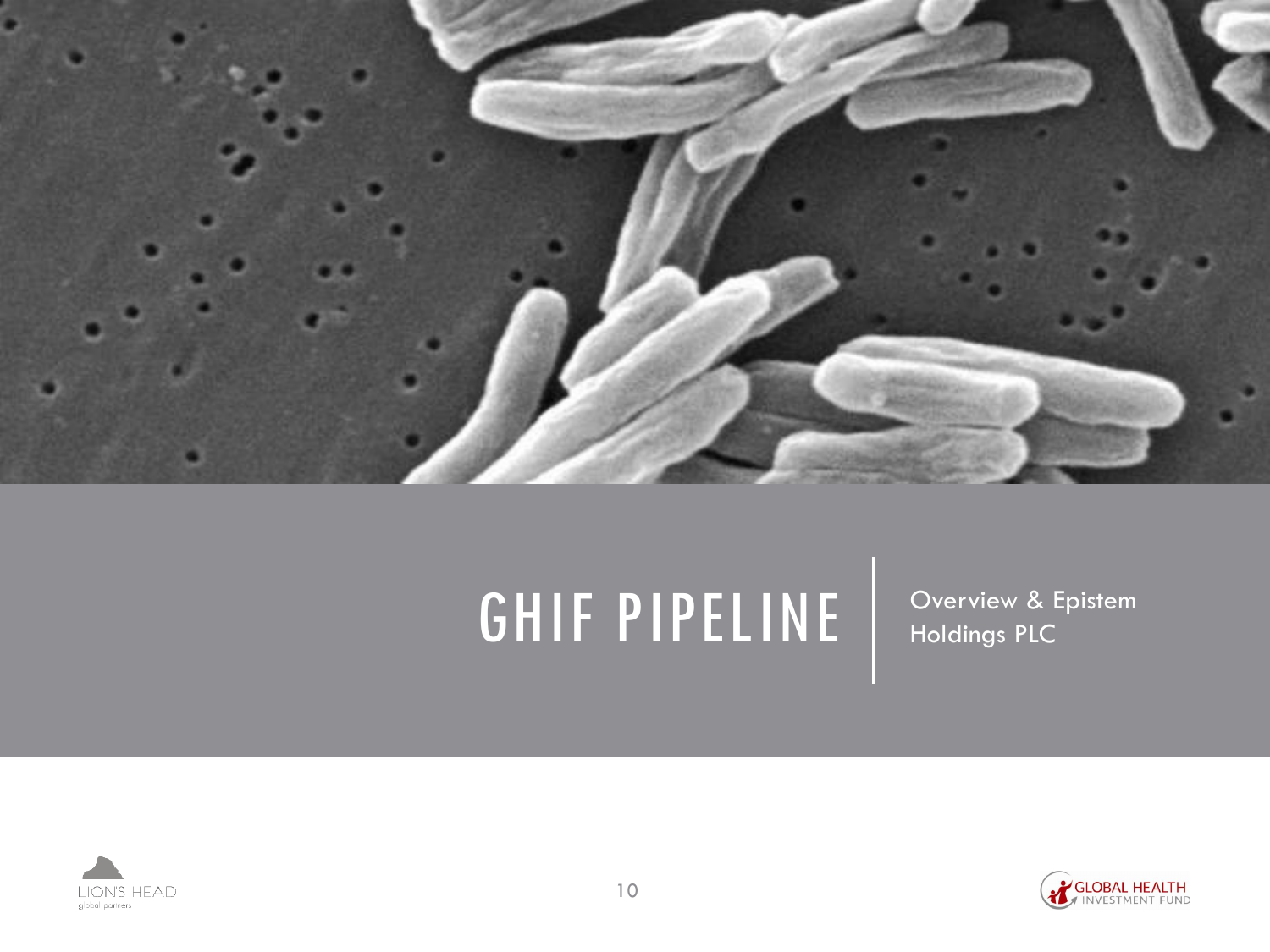# GHIF PIPELINE

- GHIF is actively seeking potential investment opportunities and will continue to do so over the next 2 years
- To-date GHIF has reviewed over 70 investment opportunities since its launch
- $\Box$  The Fund has an active investment pipeline of transactions totalling over \$160mm in demand demonstrating the potential of the Global Health sector as an investable asset class

LION'S HEAD

global partners

#### **GHIF Current Active Pipeline by Disease**



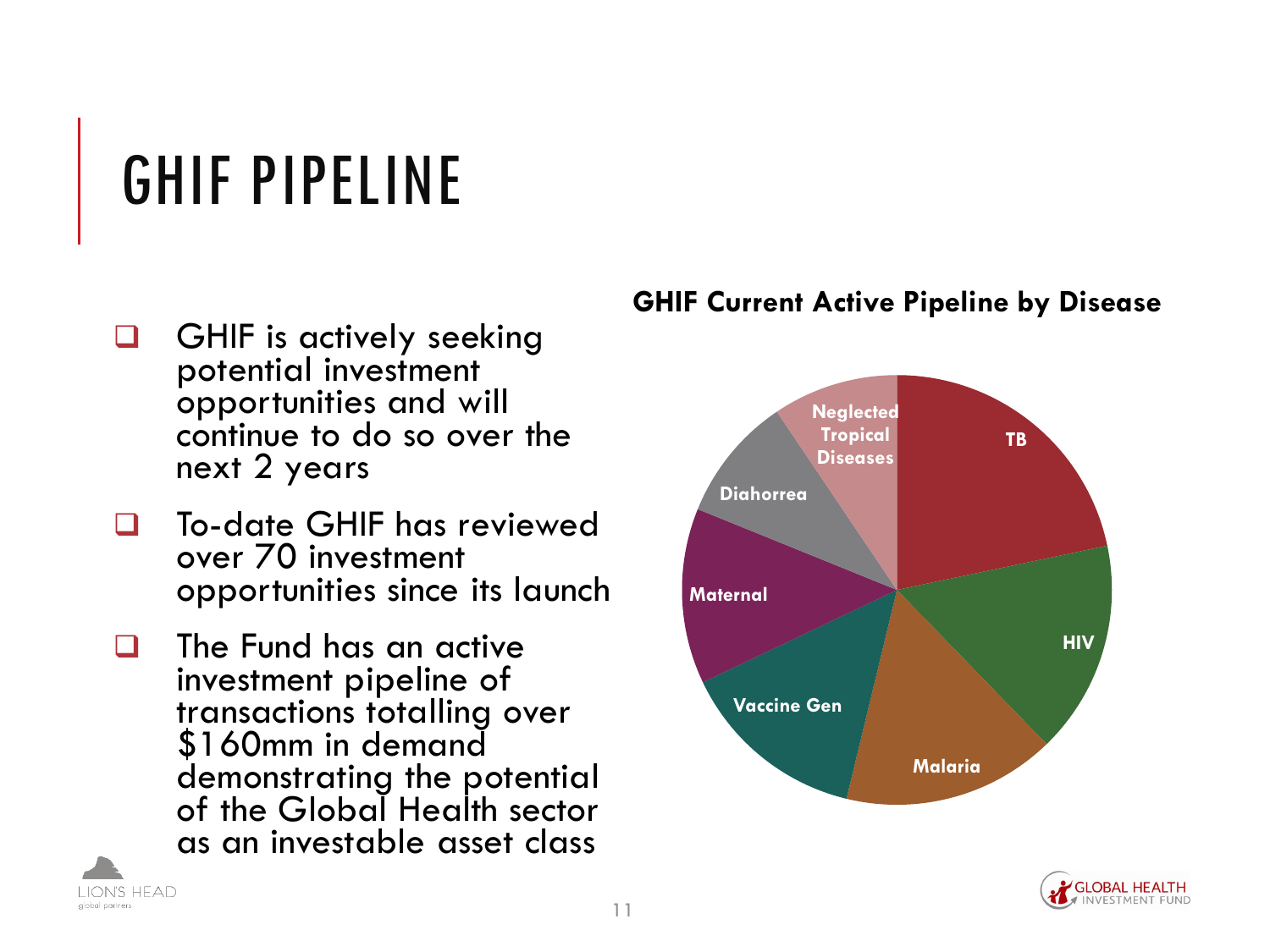## EPISTEM HOLDINGS: \$8MM CONVERTIBLE BOND



- Tuberculosis (TB) is contagious and airborne; it ranks as the second leading cause of death from a single infectious agent, after the human immunodeficiency virus (HIV).
- The TB bacteria usually attack the lungs, but can attack any part of the body such as the kidney, spine, and brain
- 8.6 million people fell ill with TB in 2012, including 1.1 million cases among people living with HIV
- In 2012, 1.3 million people died from TB
- 410,000 women died from TB in 2012. TB is one of the top killers of women of reproductive age
- An estimated 530,000 children became ill with TB in 2012



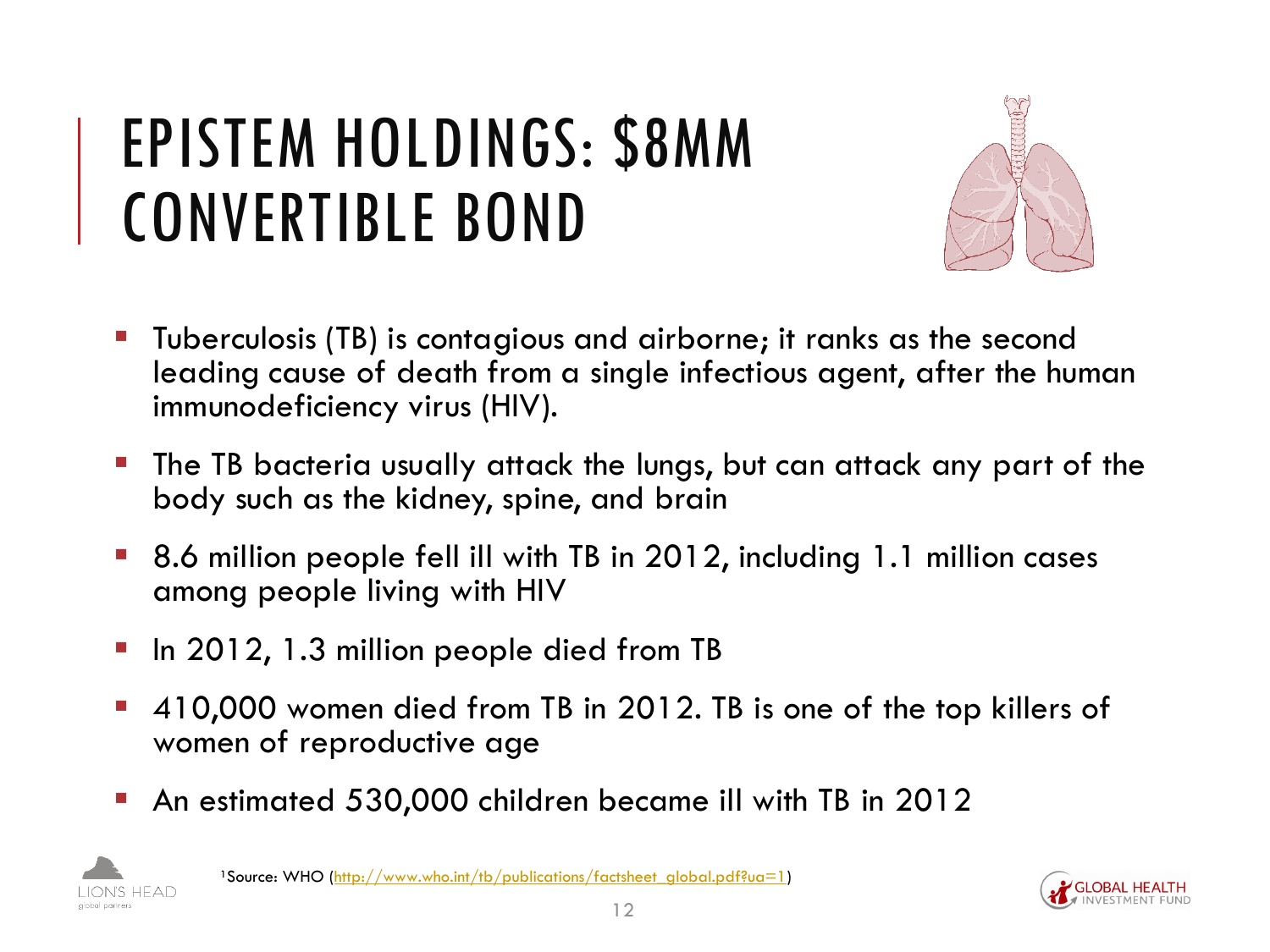# CASE STUDY: CEPHEID'S GENEXPERT

Although not a perfect solution to the full range of TB diagnostic needs, Xpert MTB/RIF represents a meaningful advance over existing tests and has enjoyed rapid adoption in low- and middle-income countries with heavy TB burdens—thanks in part to active promotion and subsidization from the global health community

### *Xpert MTB/RIF: A major advancement in TB diagnostic capabilities…*

- High accuracy (>90%)
- Fast result time (two hours)
- Ability to detect RIF-resistance
- Simple sample preparation and test operation

### *..but Xpert MTB/RIF still falls short of the solution needed by the global health community*

- High cost of device and maintenance (\$24,300 for device with 5-year warranty/maintenance), with fully loaded installation and annual operation costs estimated to exceed \$100,000 even after subsidies
- High COGS (\$14) leading to an unsubsidized market price of \$16.68
- Requires a stable/uninterrupted power supply

 Requires a temperature-controlled environment WHO Rapid Implementation of the Xpert MTB / RIF diagnostic test, 2011, page 25



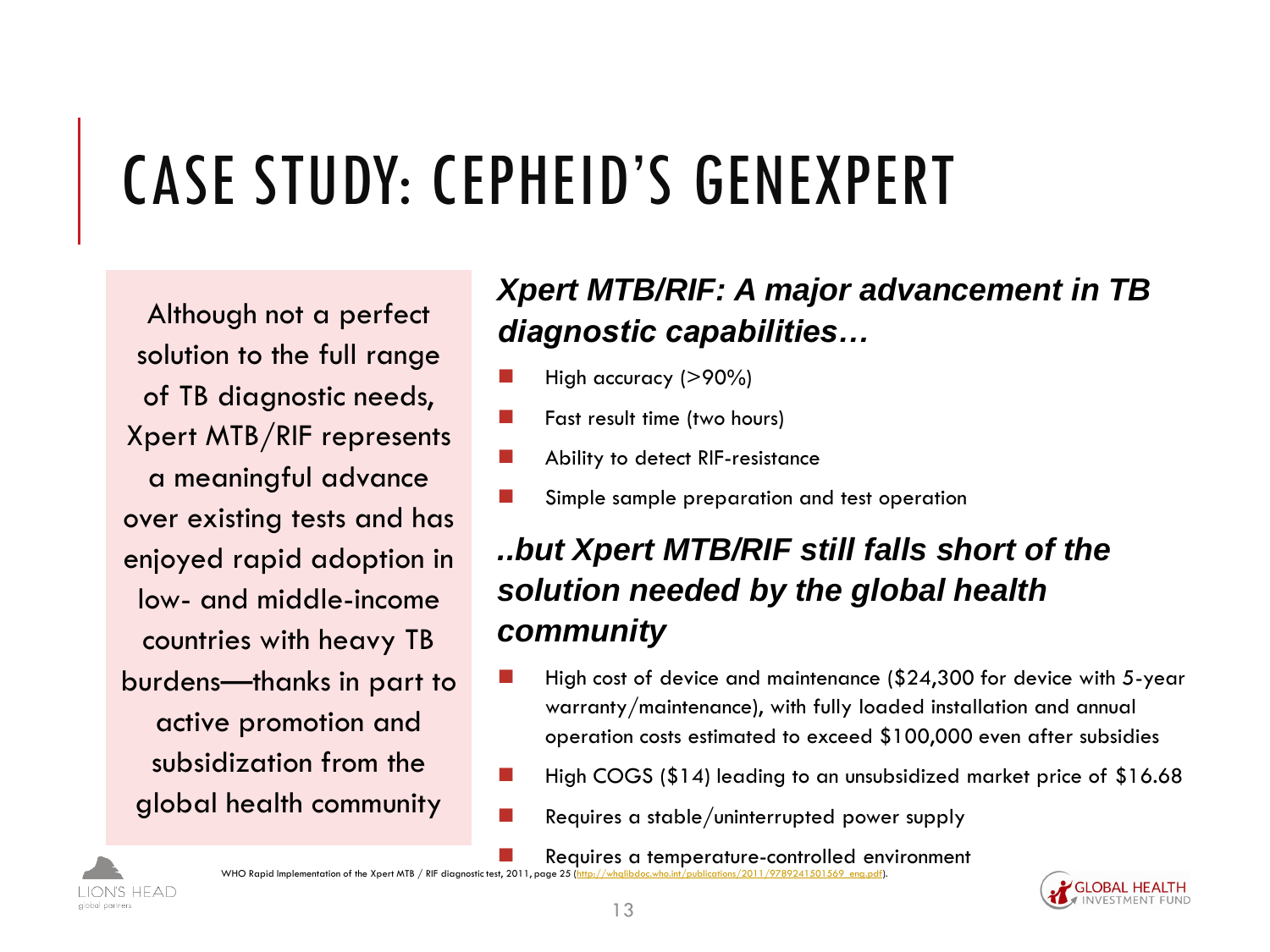### GENEDRIVE HIGHLIGHTS



 **Technology:** Polymerase chain reaction, for MTB and RIF resistance

### **Sample preparation:**

- **Sputum sample is applied to** chemically-treated paper
- **Three discs of paper are punched** into test cartridge after drying
- **Device cost:** ~US\$1,500
- **Cost per TB assay:** US\$8
- **Time to results:** ~1 hour
- **Power source:** 12v battery or other power source
- **Temperature requirements:** Operable above 30°C
- **Technical skills required:**  Low-Medium (per UNITAID scale)

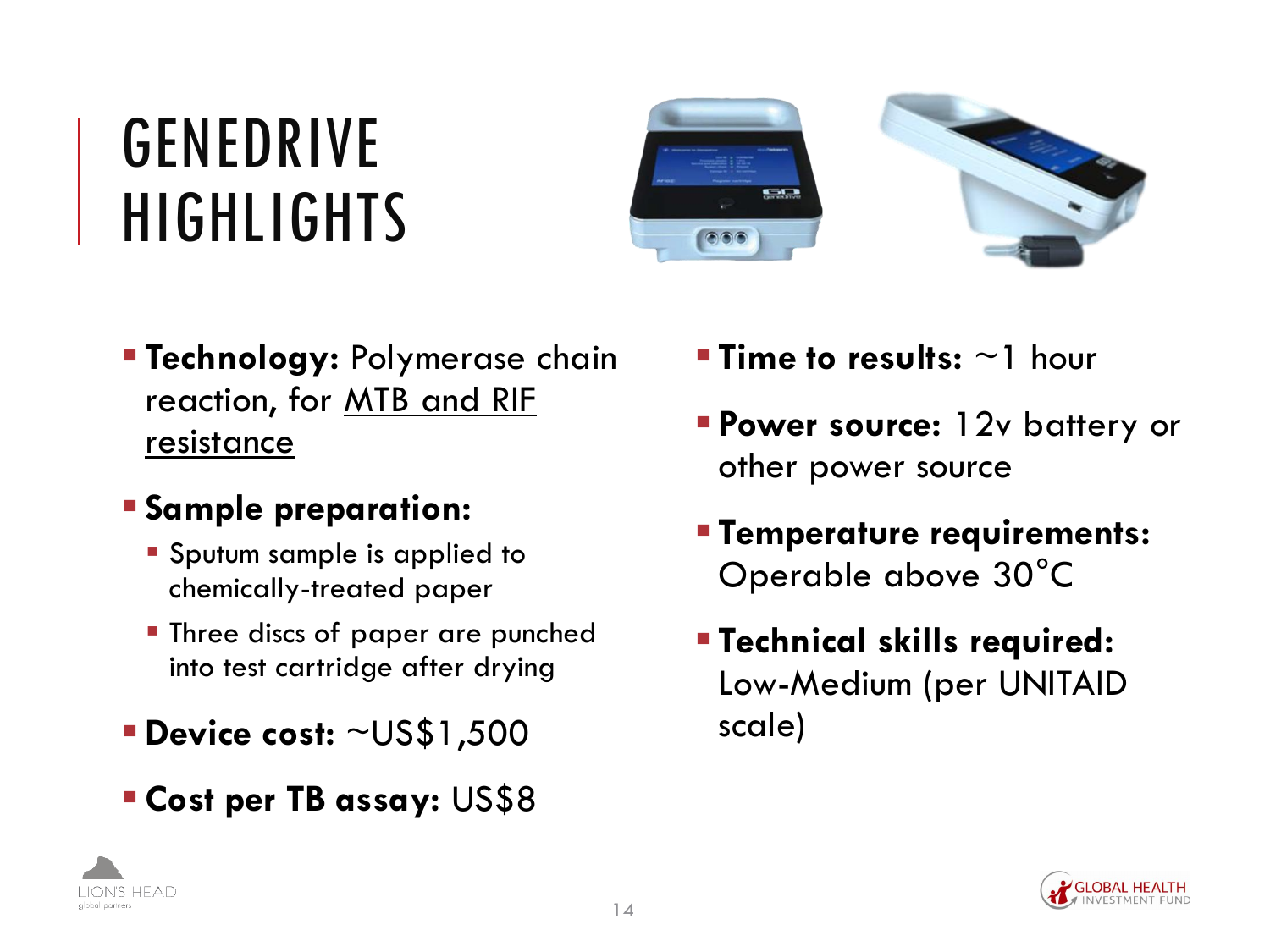### EUBIOLOGICS: \$5MM DEBT & EQUITY INVESTMENT



- Cholera is an acute, bacterial illness caused by infection of the intestine with *Vibrio cholera*
- Approximately one in 20 infected persons will have severe disease characterized by profuse watery diarrhea, vomiting, and leg cramps
	- Rapid loss of fluids can lead to dehydration and shock
	- Without treatment, death can occur within hours
- Globally, there are more than 100,000 cholera deaths each year



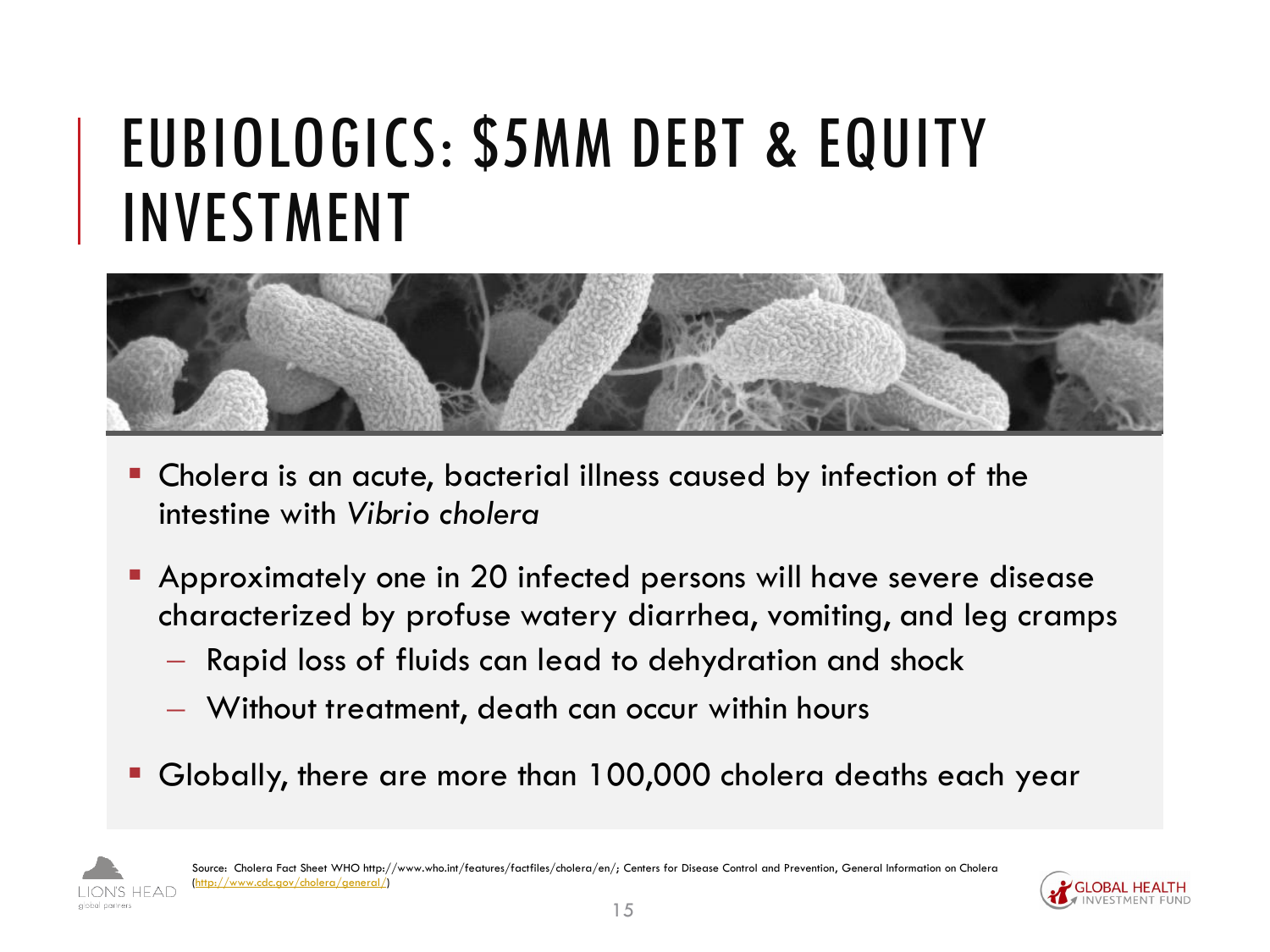# ORAL CHOLERA VACCINE LANDSCAPE

| <b>Trade Name</b>                            | <b>Dukoral</b>                                                           | <b>Euvichol</b> (target presentation)                                 | Shanchol                                                                             |
|----------------------------------------------|--------------------------------------------------------------------------|-----------------------------------------------------------------------|--------------------------------------------------------------------------------------|
| <b>Appearance</b>                            |                                                                          | 10491003<br><b>Euvichol</b>                                           | <b>hancholt</b><br><b>CONSTITUTE</b>                                                 |
| Manufacturer                                 | Crucell (Sweden, owned by<br>Johnson & Johnson/Janssen)                  | EuBiologics (South Korea, privately<br>held)                          | Shantha Biotechnics (India,<br>subsidiary of Sanofi)                                 |
| <b>WHO PQ</b>                                | Yes (2001)                                                               | Targeting 2016/2017                                                   | Yes (2011)                                                                           |
| <b>Current Public</b><br><b>Sector Price</b> | $$5.00 /$ dose                                                           | $\sim$ \$1.70 / dose at launch;                                       | $$1.85 /$ dose                                                                       |
| <b>Production</b><br>Capacity                | 4 million doses per year                                                 | 6 million doses per year; increasing<br>to 25+ million doses per year | Estimated at 4 million doses<br>per year                                             |
| Summary                                      | Also confers short-term<br><b>College</b>                                | Easy to store, deliver and handle                                     | ■ Waste management for glass                                                         |
| <b>Characteristics</b>                       | protection against ETEC                                                  | <b>Easy to administer</b>                                             | vials and caps                                                                       |
|                                              | Requires buffer solution<br>٠<br>(add'tl space for<br>storage/transport) | Less space needed for storage<br>and cold chain transportation        | ■ More space required<br>compared to plastic container<br>for storage and cold chain |
|                                              | Time-consuming to administer<br>ш                                        |                                                                       | transportation                                                                       |
|                                              | Comparatively expensive<br>ш                                             |                                                                       |                                                                                      |